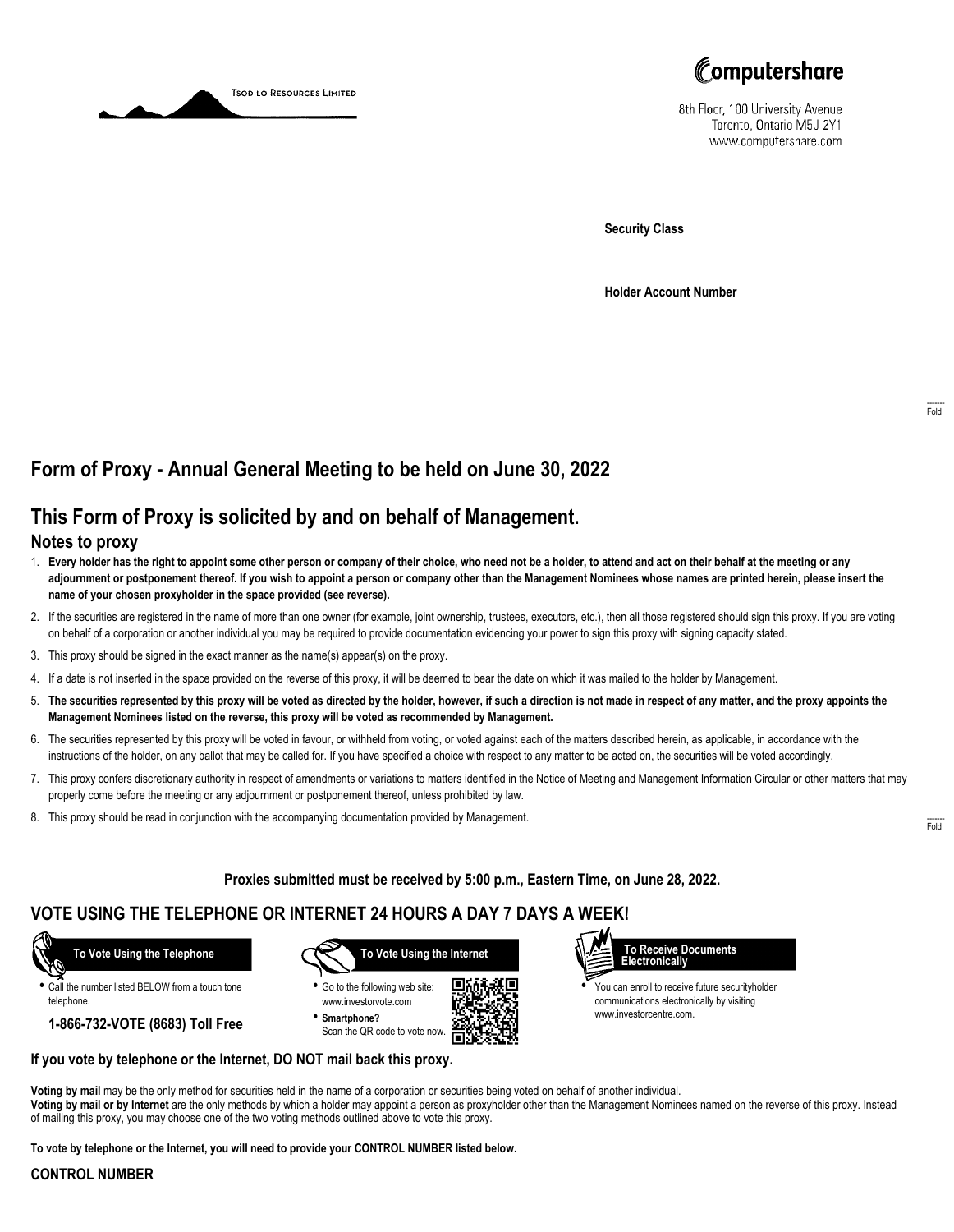### **Appointment of Proxyholder**

I/We being holder(s) of securities of Tsodilo Resources Limited (the<br>"Corporation") hereby appoint: James M. Bruchs, the Chairman and Chief<br>Executive Officer of the Corporation, or failing this person, Bettina Bruchs, the<br>

|                                                                          | as my/our proxyholder with full power of substitution and to attend, act and to vote for and on behalf of the holder in accordance with the following direction (or if no directions have been<br>given, as the proxyholder sees fit) and on all other matters that may properly come before the Annual General Meeting of shareholders of the Corporation to be held at McLean Community<br>Center, McLean Room, 1234 Ingleside Ave, McLean, Virginia 22101 on Thursday, June 30, 2022 at 3:00 p.m., Eastern Time, and at any adjournment or postponement thereof. |          |                                                                                                                                                |     |          |                              |       |          |  |
|--------------------------------------------------------------------------|---------------------------------------------------------------------------------------------------------------------------------------------------------------------------------------------------------------------------------------------------------------------------------------------------------------------------------------------------------------------------------------------------------------------------------------------------------------------------------------------------------------------------------------------------------------------|----------|------------------------------------------------------------------------------------------------------------------------------------------------|-----|----------|------------------------------|-------|----------|--|
| VOTING RECOMMENDATIONS ARE INDICATED BY HIGHLIGHTED TEXT OVER THE BOXES. |                                                                                                                                                                                                                                                                                                                                                                                                                                                                                                                                                                     |          |                                                                                                                                                |     |          |                              |       |          |  |
| 1. Election of Directors                                                 | For                                                                                                                                                                                                                                                                                                                                                                                                                                                                                                                                                                 | Withhold |                                                                                                                                                | For | Withhold |                              | For   | Withhold |  |
| 01. Mr. James M. Bruchs                                                  |                                                                                                                                                                                                                                                                                                                                                                                                                                                                                                                                                                     |          | 02. Mr. Thomas S. Bruington                                                                                                                    |     |          | 03. Mr. Jonathan R. Kelafant |       |          |  |
| 04. Mr. Blackie Marole                                                   |                                                                                                                                                                                                                                                                                                                                                                                                                                                                                                                                                                     |          | 05. Mr. Mark Scowcroft                                                                                                                         |     |          |                              |       |          |  |
|                                                                          |                                                                                                                                                                                                                                                                                                                                                                                                                                                                                                                                                                     |          |                                                                                                                                                |     |          |                              | lForl | Withhold |  |
| 2. Appointment of Auditors                                               |                                                                                                                                                                                                                                                                                                                                                                                                                                                                                                                                                                     |          | Appointment of Crowe MacKay LLP, Chartered Accountants, Vancouver, Canada, as auditors of the Corporation and authorizing the Directors to fix |     |          |                              |       |          |  |
| their remuneration.                                                      |                                                                                                                                                                                                                                                                                                                                                                                                                                                                                                                                                                     |          |                                                                                                                                                |     |          |                              |       |          |  |

**OR Print the name of the person you are appointing if this person is someone other than the Management Nominees listed herein.**

------- Fold

------- Fold

### **Signature of Proxyholder**

l/We authorize you to act in accordance with my/our instructions set out above. I/We hereby<br>revoke any proxy previously given with respect to the Meeting. I**f no voting instructions are**<br>i**ndicated above, and the proxy app** 

| Interim Financial Statements - Mark this box if you would     |  |
|---------------------------------------------------------------|--|
| like to receive Interim Financial Statements and              |  |
| accompanying Management's Discussion and Analysis by<br>mail. |  |

mail.

**Annual Financial Statements** - Mark this box if you would like to receive the Annual Financial Statements and accompanying Management's Discussion and Analysis by

If you are not mailing back your proxy, you may register online to receive the above financial report(s) by mail at www.computershare.com/mailinglist.





**Signature(s) Date**



DD / MM / YY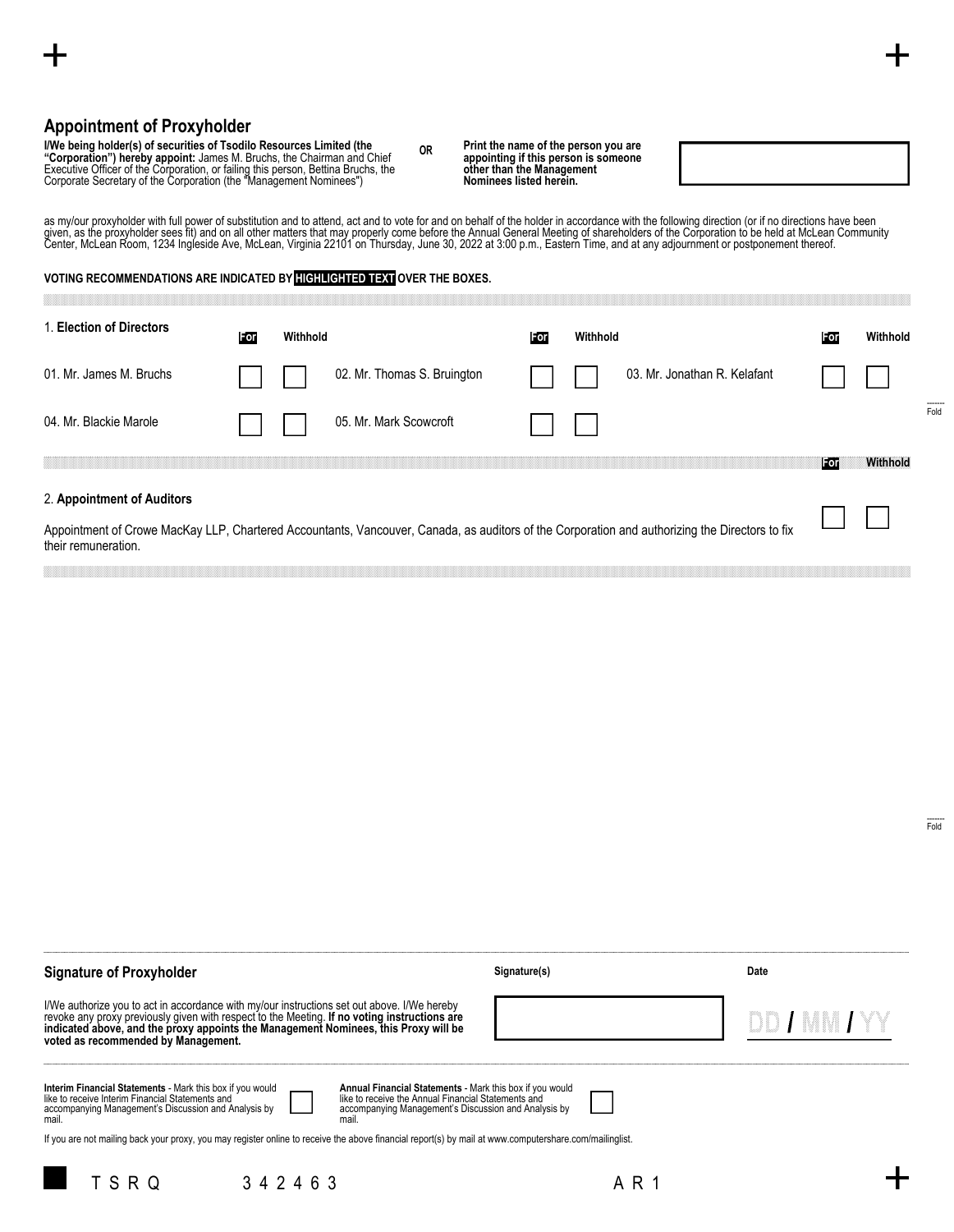



8th Floor, 100 University Avenue Toronto, Ontario M5J 2Y1 www.computershare.com

**Security Class**

**Holder Account Number**

# **Voting Instruction Form ("VIF") - Annual General Meeting to be held on June 30, 2022**

# **NON-REGISTERED (BENEFICIAL) SECURITYHOLDERS**

- 1. We are sending to you the enclosed proxy-related materials that relate to a meeting of the holders of the series or class of securities that are held on your behalf by the intermediary identified above. Unless you attend the meeting and vote in person, your securities can be voted only by management, as proxy holder of the registered holder, in accordance with your instructions.
- 2. **We are prohibited from voting these securities on any of the matters to be acted upon at the meeting without your specific voting instructions.** In order for these securities to be voted at the meeting, **it will be necessary for us to have your specific voting instructions.** Please complete and return the information requested in this VIF to provide your voting instructions to us promptly.
- 3. If you want to attend the meeting and vote in person, please write your name in the place provided for that purpose in this form. You can also write the name of someone else whom you wish to attend the meeting and vote on your behalf. Unless prohibited by law, the person whose name is written in the space provided will have full authority to present matters to the meeting and vote on all matters that are presented at the meeting, even if those matters are not set out in this form or the information circular. Consult a legal advisor if you wish to modify the authority of that person in any way. If you require help, please contact the Registered Representative who services your account.
- 4. **This VIF should be signed by you in the exact manner as your name appears on the VIF. If these voting instructions are given on behalf of a body corporate set out the full legal name of the body corporate, the name and position of the person giving voting instructions on behalf of the body corporate and the address for service of the body corporate.**
- 5. If a date is not inserted in the space provided on the reverse of this VIF, it will be deemed to bear the date on which it was mailed by management to you.
- 6. **When properly signed and delivered, securities represented by this VIF will be voted as directed by you, however, if such a direction is not made in respect of any matter, and the VIF appoints the Management Nominees, the VIF will direct the voting of the securities to be made as recommended in the documentation provided by Management for the meeting.**
- 7. Unless prohibited by law, this VIF confers discretionary authority on the appointee to vote as the appointee sees fit in respect of amendments or variations to matters identified in the notice of meeting or other matters as may properly come before the meeting or any adjournment thereof.
- 8. By providing voting instructions as requested, you are acknowledging that you are the beneficial owner of, and are entitled to instruct us with respect to the voting of, these securities.
- 9. If you have any questions regarding the enclosed documents, please contact the Registered Representative who services your account.
- 10. This VIF should be read in conjunction with the information circular and other proxy materials provided by Management.

**VIFs submitted must be received by 5:00 p.m., Eastern Time, on June 28, 2022.**

# **VOTE USING THE TELEPHONE OR INTERNET 24 HOURS A DAY 7 DAYS A WEEK!**



**•** Call the number listed BELOW from a touch tone telephone.

**1-866-734-VOTE (8683) Toll Free**



- **•** Go to the following web site: www.investorvote.com
- **• Smartphone?** Scan the QR code to vote now.



#### **If you vote by telephone or the Internet, DO NOT mail back this VIF.**

**Voting by mail** may be the only method for securities held in the name of a corporation or securities being voted on behalf of another individual.

**Voting by mail or by Internet** are the only methods by which a holder may choose an appointee other than the Management appointees named on the reverse of this VIF. Instead of mailing this VIF, you may choose one of the two voting methods outlined above to vote this VIF.

**To vote by telephone or the Internet, you will need to provide your CONTROL NUMBER listed below.**

#### **CONTROL NUMBER**